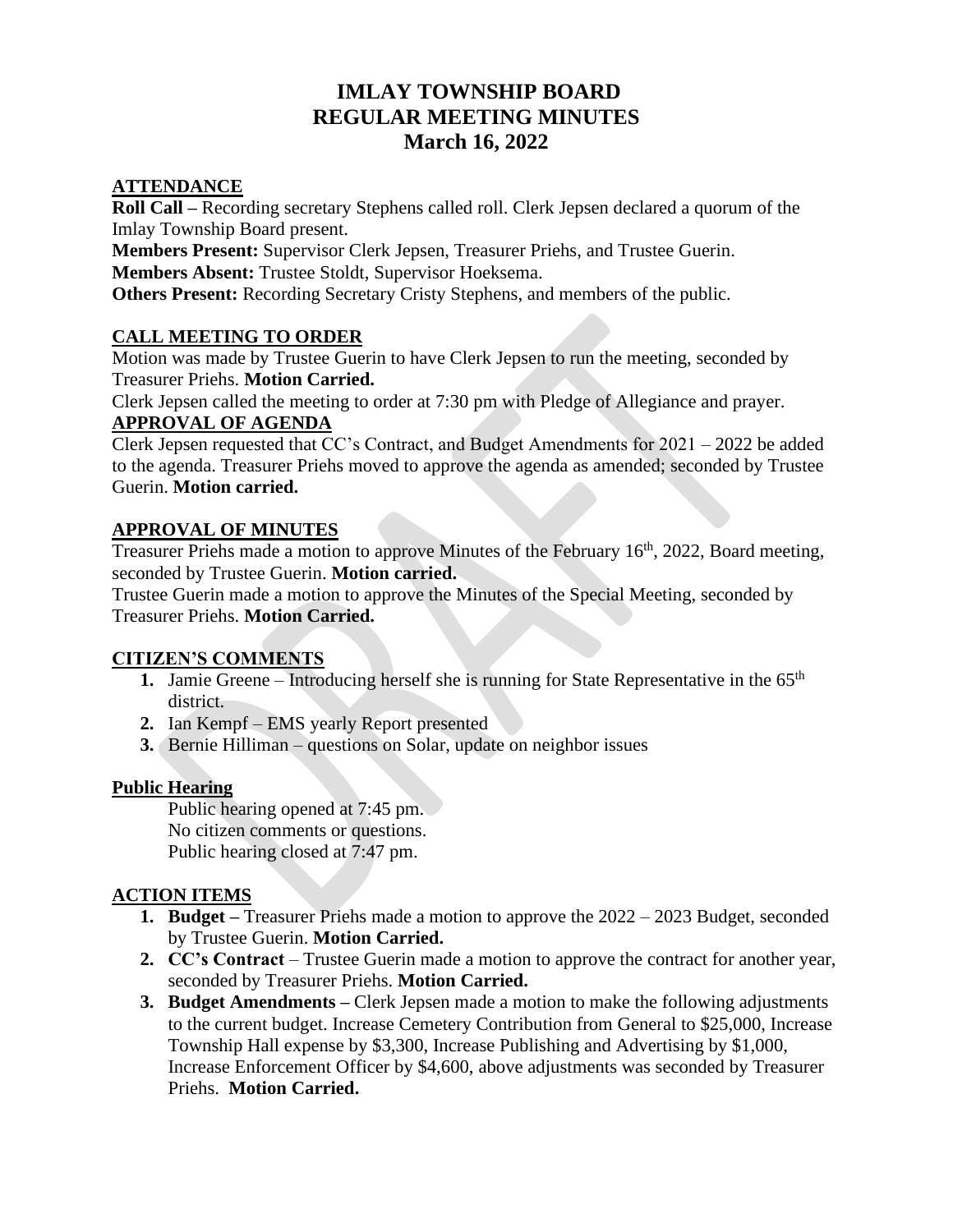Clerk Jepsen made a motion to make the following adjustments to the Cemetery Budget by the following \$4,000, above adjustments was seconded by Treasurer Priehs. **Motion Carried.**

### **OPERATIONAL MONITORING**

- **1. Treasurer's Report-** Treasurer Priehs presented the Treasurer's Report for January, and February, ARPA money account was opened in January, and tax season was settled with the county as of today. Clerk Jepsen made a motion to approve the Treasurer's report, seconded by Trustee Guerin. **Motion Carried.**
- **2. Assessor's Report-** Board of Review is in progess.
- **3. Planning Commission Report-** None.
- **4. Cemetery Report-** None.
- **5. Attorney's Report-** None.
- **6. Road Condition Report-** None.
- **7. Enforcement Report-** None.

# **BILLS TO BE PAID**

*Bills to be paid-* Trustee Guerin moved to approve the bills as presented; seconded by Treasurer Priehs. **Motion carried.**

| <b>Checks Pre-Approved and Written</b> |                        |
|----------------------------------------|------------------------|
| (Included as expenses in the budget)   |                        |
|                                        | <b>Total for Month</b> |
| <b>General Fund</b>                    | \$13,371.69            |
| <b>General Fund Payroll</b>            | \$10,315.34            |
| check #13964-13998, 1 EFTPS            |                        |
| <b>General Fund Fire Protection</b>    | \$17,025.00            |
| check # 1034-1035                      |                        |
| <b>Cemetery Fund</b>                   | \$513.27               |
| check #4808-4811                       |                        |
| <b>Permit Fund</b>                     |                        |
| Permit Fund Payroll                    | \$584.85               |
| check #1 EFTPS                         |                        |
| <b>OEFMP</b>                           | \$0.00                 |
| check#                                 |                        |
| <b>Perpetual Care</b>                  | \$0.00                 |
| <b>Water Fund</b>                      | \$1,157.64             |
| check # 211017-211019                  |                        |
|                                        |                        |
| <b>TOTAL PAID (all funds)</b>          | \$42,967.79            |